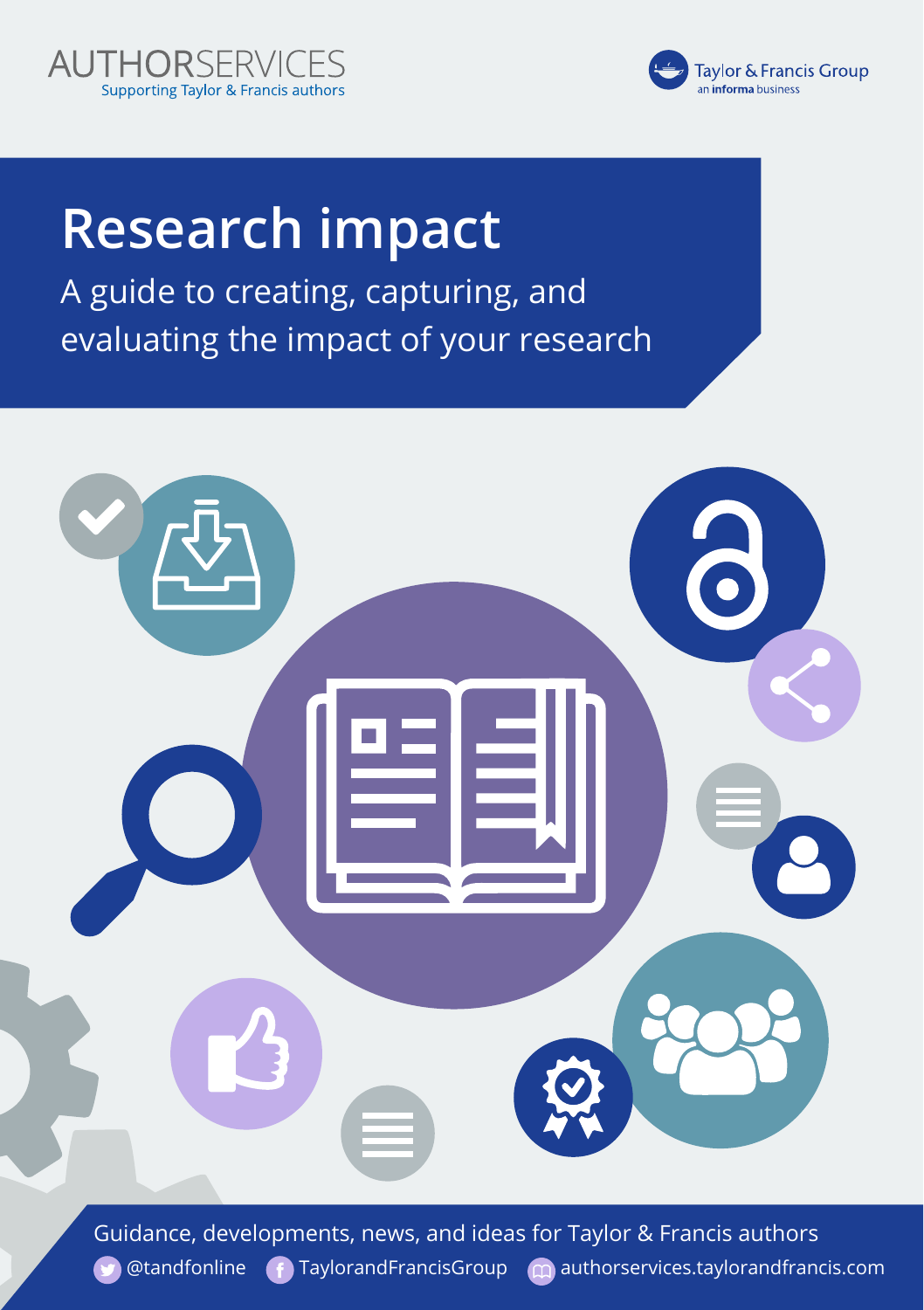# **CONTENTS**

| / INTRODUCTION                                                                                                                                                                                                                                                                             | 4                                      |
|--------------------------------------------------------------------------------------------------------------------------------------------------------------------------------------------------------------------------------------------------------------------------------------------|----------------------------------------|
| / RESEARCH IMPACT CHECKLIST                                                                                                                                                                                                                                                                | 5                                      |
| / WHAT IS RESEARCH IMPACT?                                                                                                                                                                                                                                                                 | 6                                      |
| / WHY IS RESEARCH IMPACT IMPORTANT?<br>Research impact and your career<br>Driving career progression<br>Securing funding<br>Research impact and society<br>Get inspired: How Researchers Changed the World                                                                                 | 8<br>8<br>8<br>9<br>10<br>10           |
| / HOW IS RESEARCH IMPACT ACHIEVED?                                                                                                                                                                                                                                                         | 11                                     |
| / HOW TO BOOST THE IMPACT OF YOUR RESEARCH<br>Engaging with policymakers<br>6 tips for engaging with policymakers<br>Working with UK parliamentarians<br>Getting research into the European Parliament<br>Choosing the right journal to publish in<br>Writing with research impact in mind | 13<br>13<br>14<br>15<br>15<br>16<br>17 |

Think about the 4 A's: aims, audience, awareness and articulation 17 Choose the right keywords and the state of the right keywords and the state of the state of the state of the state of the state of the state of the state of the state of the state of the state of the state of the state of Optimize for search engines (and your target audience) 18

| Sharing and promoting your research                    | 20 |
|--------------------------------------------------------|----|
| Where can you share your research?                     | 20 |
| 5 top communications tips for sharing your research    | 22 |
| Engaging with the media                                | 24 |
| The potential impact of pitching to the media          | 24 |
| What makes research newsworthy?                        | 25 |
| Top tips for working with journalists                  | 26 |
| Tips for using social media                            | 28 |
| / HOW TO MEASURE RESEARCH IMPACT                       | 30 |
| Useful metrics for judging the impact of your research | 30 |
| Article-level metrics                                  | 30 |
| Journal-level metrics                                  | 31 |
| / WHERE TO NEXT?                                       | 31 |
| 7 GLOSSARY                                             | 32 |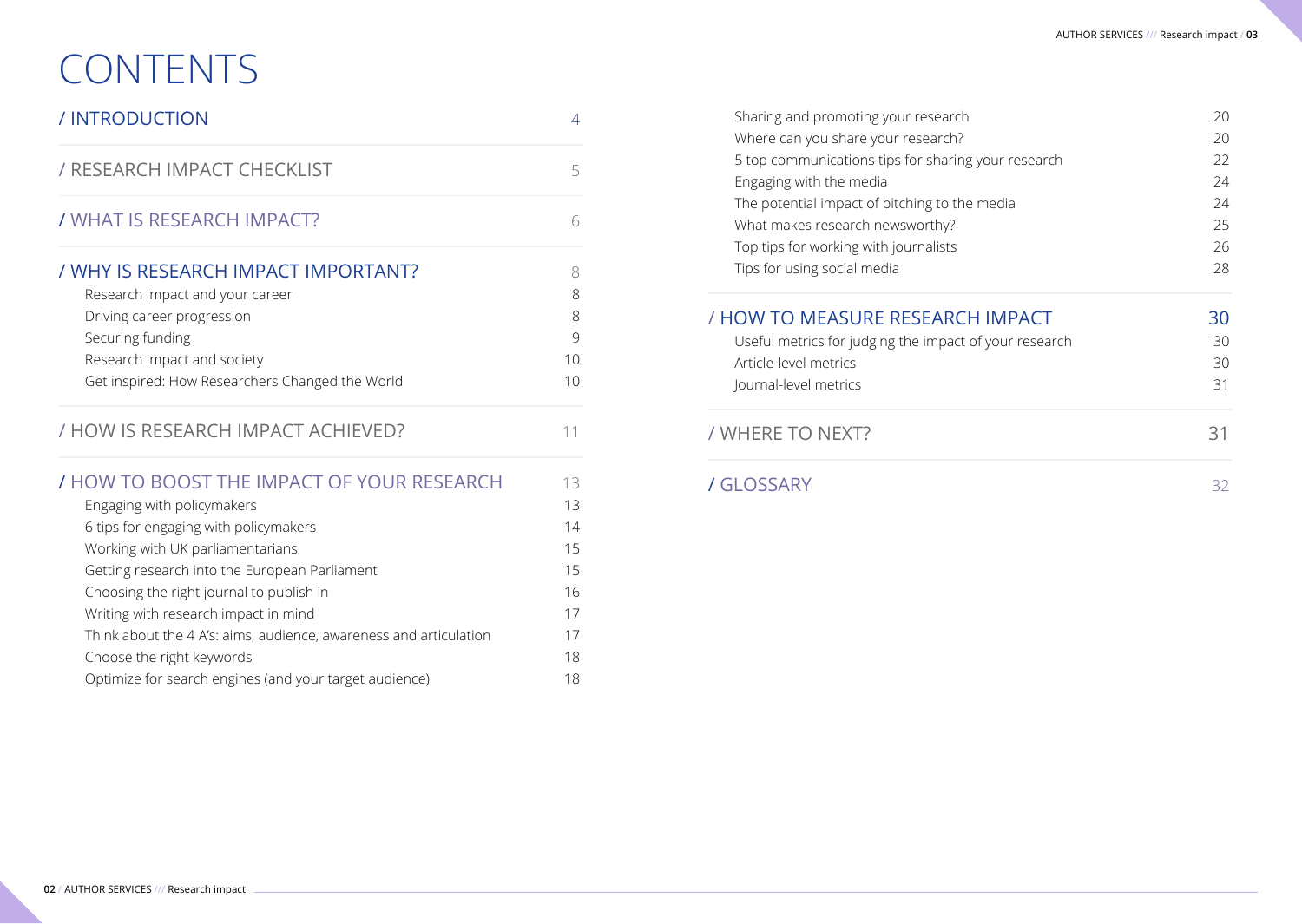# / INTRODUCTION

Every researcher wants their work to have an impact, whether that's in the world of academia, in society, or both. But creating a real impact with your work can be a challenging and time-consuming task, which can feel difficult to fit into an already demanding academic career.

This guide is designed to help you understand what impact means for you and your work, why it's important, how to achieve it, and how to measure it. We've also included inspiration and ideas to help you get started.



# RESEARCH IMPACT CHECKLIST Understand research impact and why it's important Learn how research impact is achieved Discover ways to boost the impact of your research Engaging with policymakers Choosing the right journal to publish in Writing with research impact in mind Share and promote your research Communications tips for sharing your research Engaging with the media Tips for using social media

- Learn how to measure research impact
	- Useful metrics for judging the impact of your research





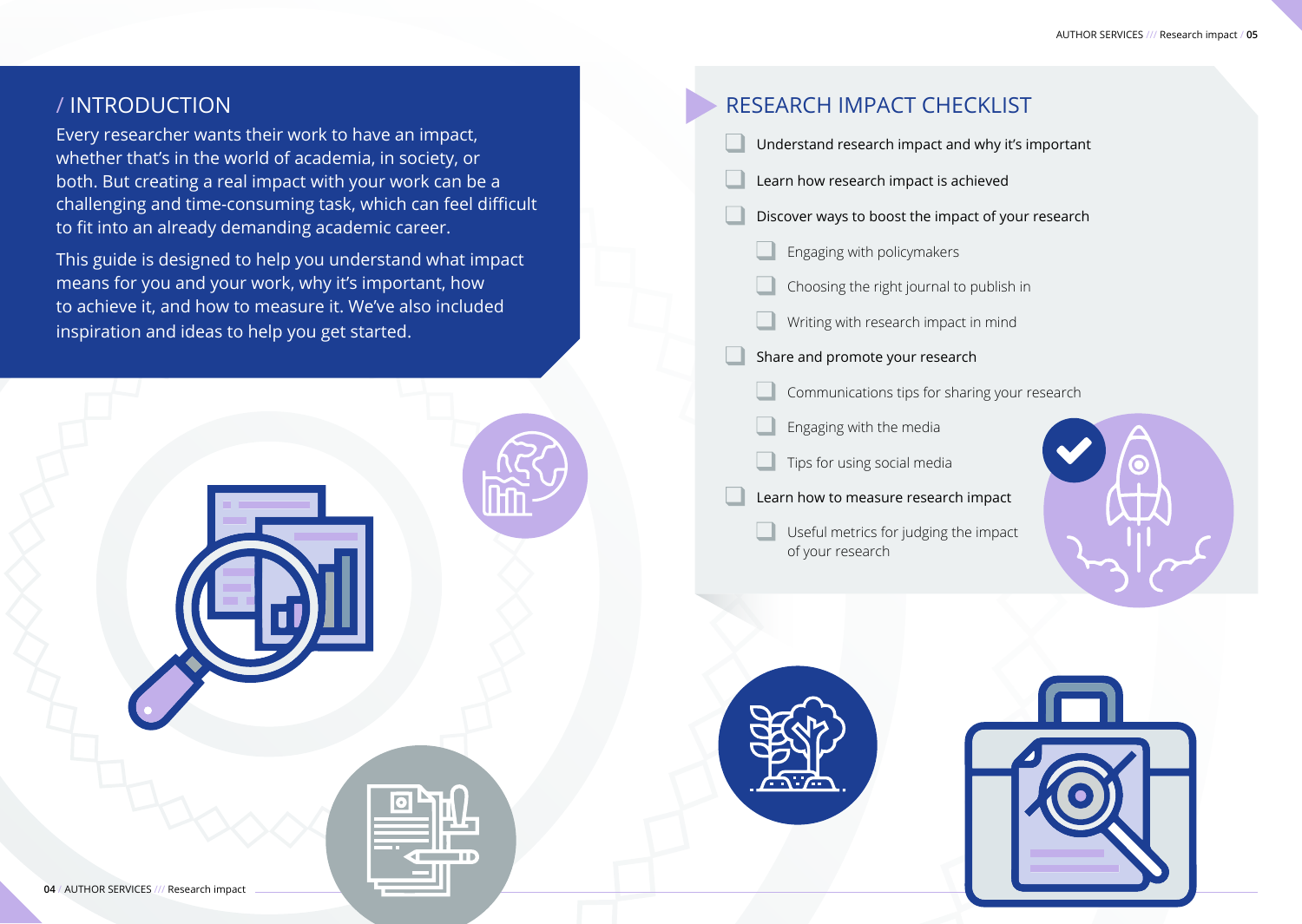# / WHAT IS RESEARCH IMPACT?

There are many different definitions of research impact. Not all academic organizations and funders agree on what it is. And the type of impact that's possible for a piece of research will vary considerably depending on the discipline.

However, in the broadest sense, impact is about looking at the effects a piece of research has had.

# Some key areas of impact include:

**06** / AUTHOR SERVICES /// Research impact



places where they live. There are some great examples and case studies of this, on the **[UKRI website](https://www.ukri.org/about-us/strategic-prospectus/creating-social-and-cultural-impact/)**.

| ×<br><b>Service State</b> |
|---------------------------|
| <b>The Common</b>         |
|                           |

# Policy

The impact of research on policy formulation, for example using research as evidence to influence government decisions.

# Environmental

For example, research on climate change or the preservation of endangered species.



Different organizations and funders are interested in different areas of impact. So it's important to check the different definitions of research impact put forward by your institution and potential funders to help you decide which areas of impact are important to you and relevant to your work.

# Economic

Impacting businesses and economic growth or development.

# Health and wellbeing

Such as the development of new drugs or influencing change in medical practice.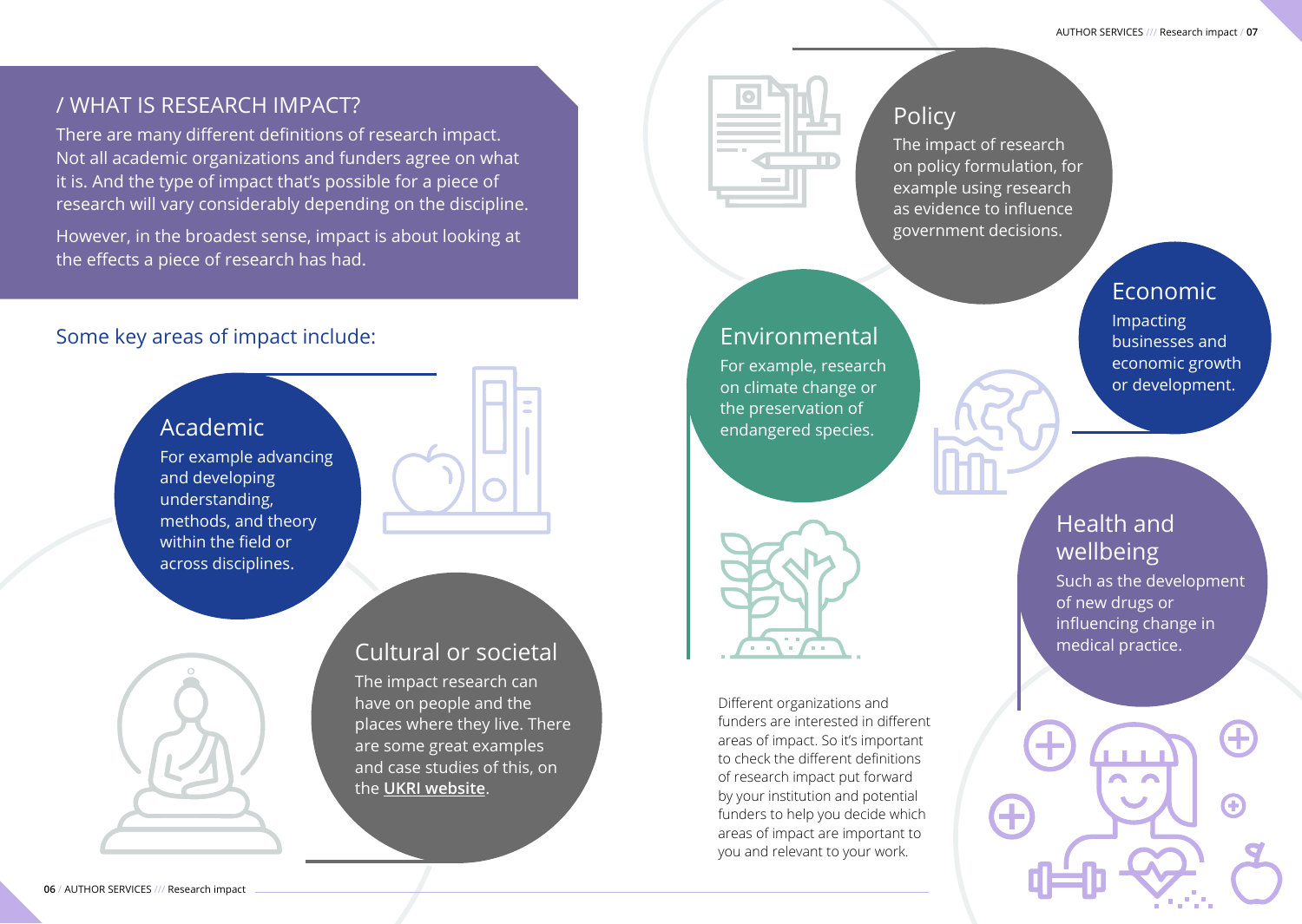# / WHY IS RESEARCH IMPACT IMPORTANT?

All researchers have a number of competing demands on their time – from the day-to-day running of research projects to busy teaching schedules. So why is it important to also consider and make time for research impact? Let's take a look...

#### Securing funding

Funders strive to ensure that research of the highest quality is carried out and that research can demonstrate a clear positive contribution to society. Being able to demonstrate impact allows them to continue to justify providing funding to research.

For example, government policymakers want to know that they can rely on government-funded research to be high quality and highly relevant. Charitable funders need to be able to show donors how outcomes are being improved as a result of their donations. And institutions such as universities want to prove that they are the best, to attract more students, more researchers, and more donations.

A good example of this requirement is the **[Research Excellence Framework](https://www.ref.ac.uk/about/)  [\(REF\)](https://www.ref.ac.uk/about/)**, which is the UK's system for assessing the quality of research in UK Higher Education institutions. Impact is worth 25% in the REF2021 assessment which is used to allocate funding for research in the UK.

## Research impact and your career

There is a demonstrable shift happening in the world of academic research. Both funders and institutions are now placing more emphasis on the impact of research – for both academia and society. And creating an impact with your research is becoming a more recognized form of academic success.

#### Driving career progression

Researchers who know how to deliver research impact can benefit in a number of ways – from securing funding to building their own academic profile and networks. It can help you set yourself apart and develop skills that can support a number of other areas of your work.

Some examples of skills you can gain through impact work include:

- **Communication skills** for example, through writing a lay summary of your research, presenting at a conference, running a public engagement activity, or speaking to the media.
- **Project and stakeholder management** – for example, by coordinating a project with a wider network of stakeholders from both within and outside academia.
- **Using quantitative and qualitative information** – to make evidence-based decisions.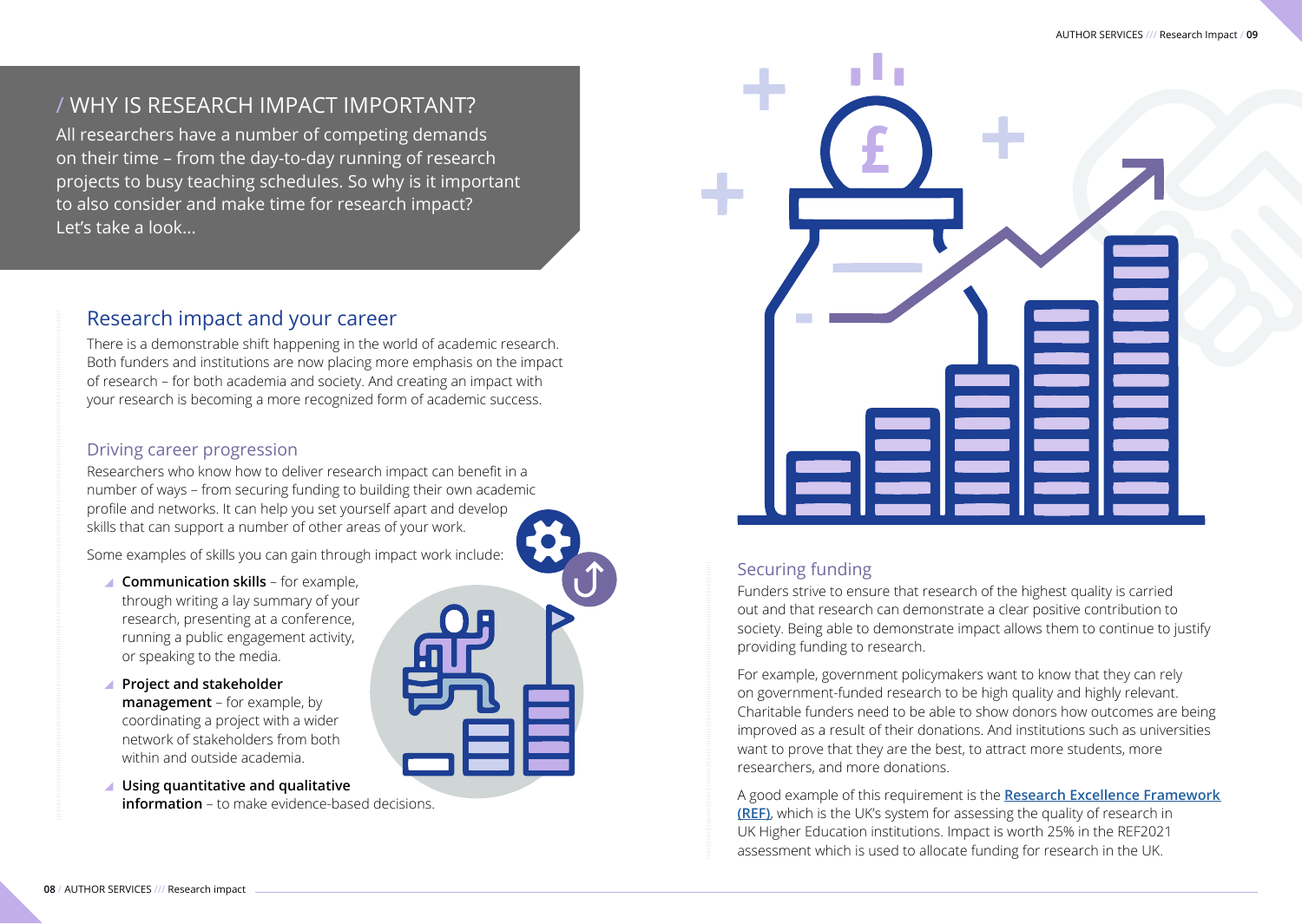#### Research impact and society

If you look at what's happening, what the human species is doing to its environment, it's so dramatic, it's so huge that sometimes it can be hard to take. So, I think having a job where you're trying to make a difference, helps to psychologically cope with the enormity of the issues. **32** 

– **Anja Kollmuss**, *policy analyst and communications expert on climate mitigation policies.* **[Listen to the interview](https://www.howresearchers.com/podcasts/episode-9/)**.

Impact is also important at a societal level. Research could provide solutions to some of the biggest challenges facing our world today. But it can only contribute to those solutions if researchers strive to follow through on their research and create an impact with it.

Expanding the impact of research can reduce the barriers that may exist between those producing research and those that can apply it to create change in the real world – so our whole society will be in a much better position to take on the grand challenges faced by the world today.

Ultimately, a focus on impact helps us ensure the best possible return from the investments that we – as a society – are making in research.

#### **Get inspired: How Researchers Changed the World**

Want some inspiration and examples of how research can make a positive impact in society? Every episode of our podcast series **[How Researchers](https://www.howresearchers.com/)  [Changed the World](https://www.howresearchers.com/)** features one passionate researcher and one cuttingedge piece of research that has shaped the way we think today.

You'll hear the story behind the research directly from the researcher: why this topic was so important to investigate, how the research was developed, and how it has gone on to impact the world we live in.

Visit **[howresearchers.com](https://www.howresearchers.com/)** to listen in.

Because research impact encompasses so many different types of impact, across every academic discipline, there's no set formula for how to achieve it. However, there are some common themes you can build on when considering your own research and how to make it as impactful as possible.

# Focus on the change you want to achieve

You need to demonstrate to research funders and institutions how your work will/has had an impact. And you can only really attempt to measure that impact if you have a clear goal in mind from the start.

Think about the kind of change you want to create with your research from as early in the research process as possible – whether that's changing behaviors, attitudes, awareness, research processes, policy, product specifications, and so on.



#### Engage the right stakeholders at every stage of the research process 2

Your research won't deliver change if it's not relevant to potential stakeholders or beneficiaries, or if they can't understand it.

You need to interact with the people who can use your research to create change, whoever they may be – from other academics, industry partners, or policymakers, right through to the general public.

And this isn't something that you do at the end of your research project. In order to understand your target audience(s) and the questions they really want to be answered, you need to engage with them from the very beginning. Keep asking for their feedback as your work evolves.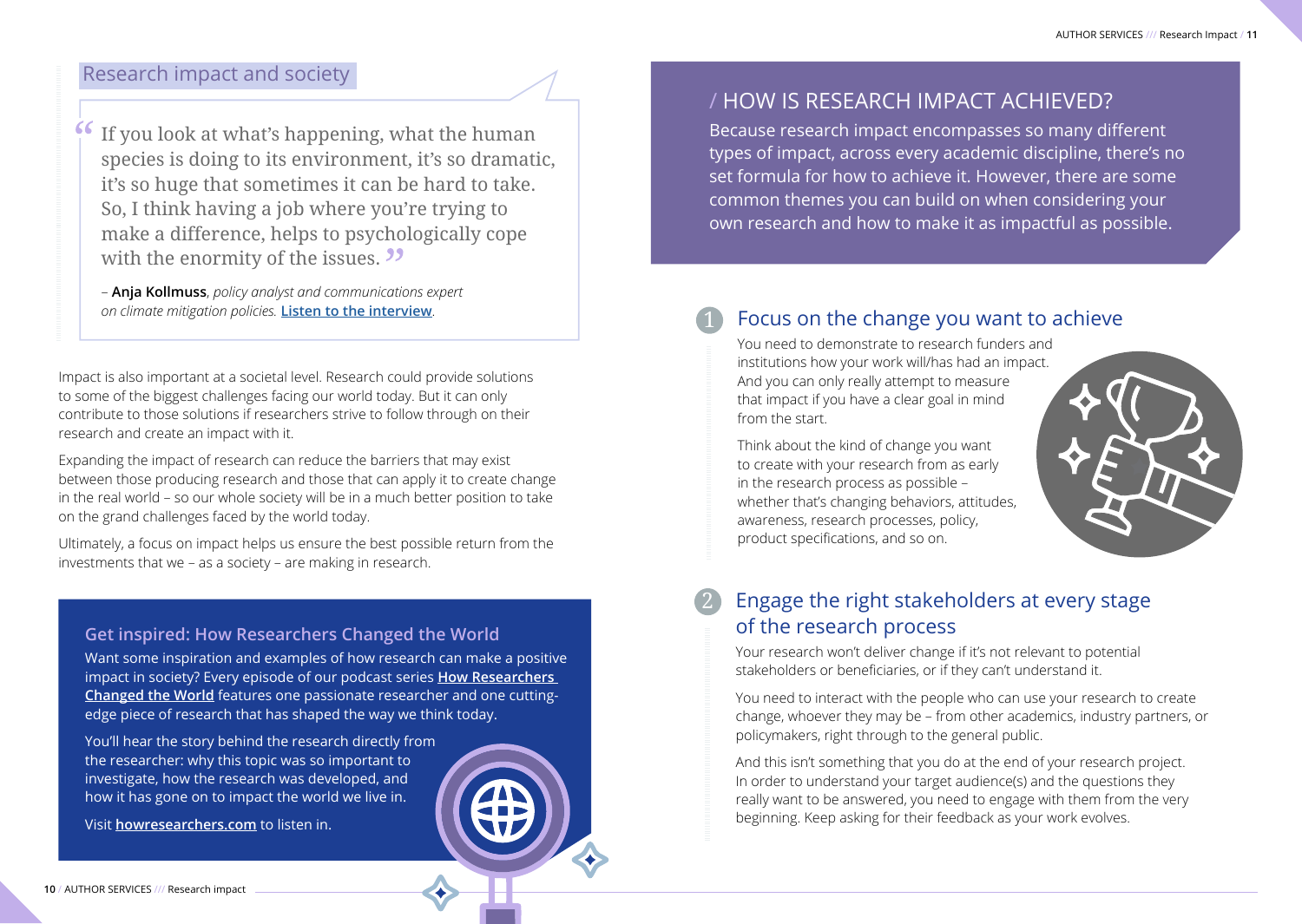# Create reach through effective communication

3

4

Your findings won't be able to deliver any kind of change if no one knows about them. Communication of the knowledge you develop is key to impact. You need to reach the audiences that can best build on or benefit from your work.

If you've followed step two and engaged them from the start, you should already have a clear idea of how to communicate with them in a way that will achieve the best results.



# Maximize the effect of your research

To maximize the impact potential of your work, and the return on the investment that you and your institution or funder have made, you need to think about how any change you can bring about will scale.



You want the effect of your research to be as significant, widespread, and long-lasting as possible. For example, how can a benefit to the local community be translated to national or even international impact?

In the next section, we'll look at tips to help you boost the impact of your research – from engaging with policymakers to sharing and promoting your articles.

# / HOW TO BOOST THE IMPACT OF YOUR RESEARCH

Knowing what you need to do to ensure your research has an impact is the first step. But then you need to know how to do those things. While, as many successful researchers will tell you, much comes with practice, experience, and support from colleagues and supervisors, there are still practical tips you can follow to help you along the way. And that's what we're going to take you through in this section.

# Engaging with policymakers

Research and policy should be the best of friends. With university researchers under increasing pressure to demonstrate the impact of their work, and politicians requiring evidence to inform their policies and convince the public they're making the best decisions, warm feelings should be mutual – research matters to policymaking, and policymaking influences research.

– **Claire Doffegnies**, *Taylor & Francis.* **[Read the article](https://wonkhe.com/blogs/research-matters-in-policymaking-and-the-feelings-mutual/)**.

We've already touched on the importance of engaging with stakeholders. Policymakers, in particular, often hold the power to make lasting change with the results of research. But engaging with policymakers isn't always straightforward. Turn over to find our top tips to help you make connections…

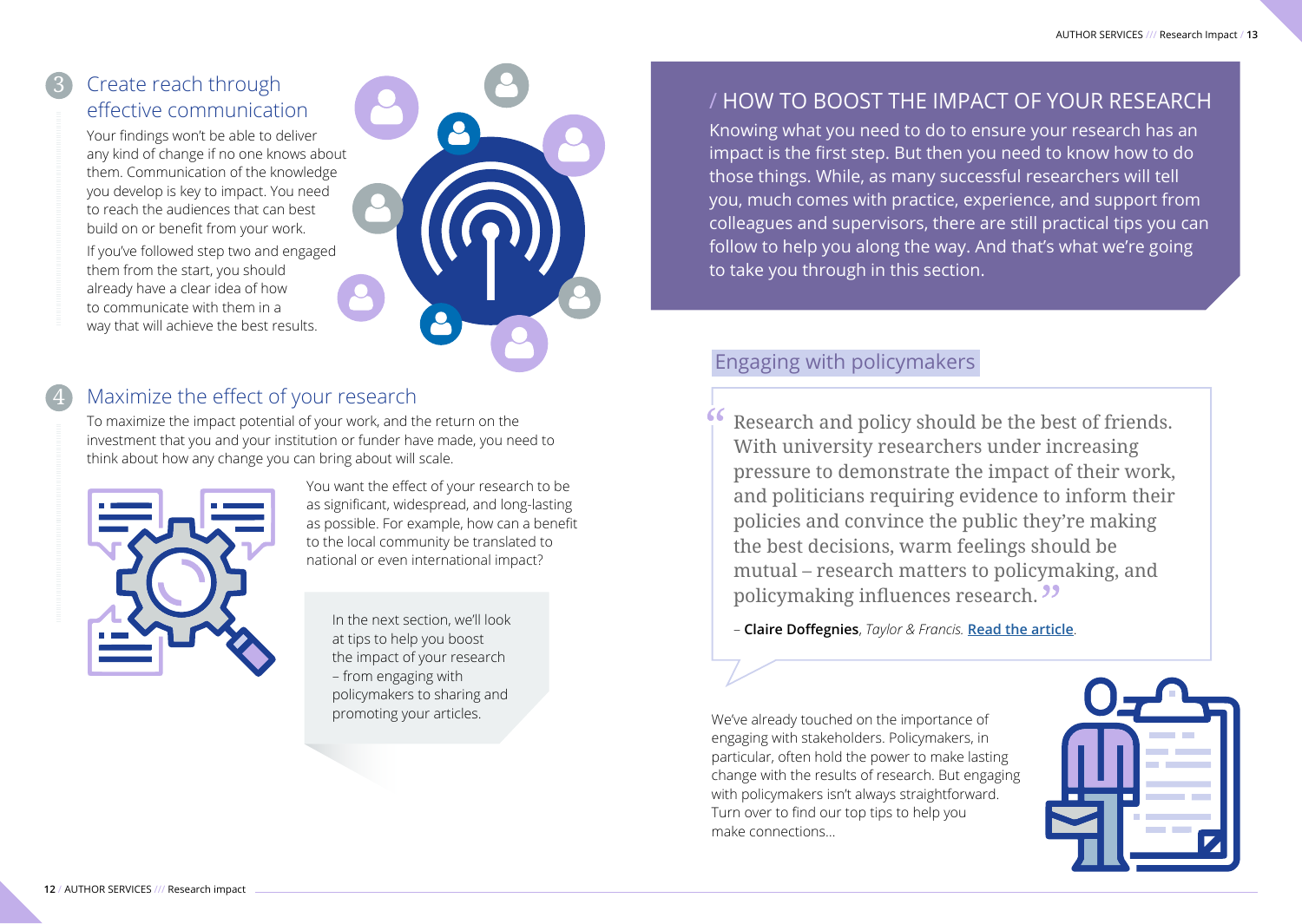#### 6 tips for engaging with policymakers

Find out who is making the policy decisions relevant 1 to your research. Then follow and engage with them. For example, keep a regular check on their websites and any newsletters, follow them on Twitter, go to their events – and invite them to yours.



- 2) Make sure that you're visible online so policymakers can find you. Linking to tip number one, it's important that you make your voice heard online and that you're communicating in spaces where the people you're trying to reach are too. (There are some tips for using social media on p28.)
- 3) Ask, "so what?" What is the policy problem that your research can help to solve? Don't tell policymakers what you want – instead, ask them what they need in order to drive the change you want to see.
- 4) Understand the context of the policy. Your research will never respond to the entire policy question, so try to understand the bigger picture of the problem that your research is looking at. Be honest about limitations and caveats.
- 5 Prepare your research in a way that's relevant to policymakers. According to Sarah Foxen from the UK Parliament's Knowledge Exchange Unit: "A one-page summary, with key findings/recommendations and topline research context is ideal for initial comms. Pitch your comms at an intelligent, non-specialist audience. Lose the jargon and use bullet points, headings, and charts to make it accessible & digestible."
- 6 Use your networks. Seek out people who can help you make the right connections. This could be supervisors, colleagues, or other researchers that you've seen do this successfully already. You can also find out if your institution has an outreach officer or contact the policy officer of your scholarly society or professional association.

[Working with UK parliamentarians](https://authorservices.taylorandfrancis.com/research-impact/getting-research-into-uk-parliament/) If you want to work with UK parliamentarians then read our guide, '**[Getting your research](https://authorservices.taylorandfrancis.com/research-impact/getting-research-into-uk-parliament/)  [into the UK Parliament](https://authorservices.taylorandfrancis.com/research-impact/getting-research-into-uk-parliament/)**', featuring expert tips from POST (Parliamentary Office' of Science and Technology) on how to get your research policy-ready for the UK government. There's also a wealth of useful advice on the **[Research](https://www.parliament.uk/research-impact/)  [Impact at the UK Parliament hub](https://www.parliament.uk/research-impact/)**.

### **Getting your** research into **Parliament** Read a how-to guide



# **Getting your** research into the European Parliament

Read a how-to guide



#### [Getting research into](https://authorservices.taylorandfrancis.com/research-impact/getting-research-into-uk-parliament/)  [the European Parliament](https://authorservices.taylorandfrancis.com/research-impact/getting-research-into-uk-parliament/)

If you think your research is relevant to EU policy, then read our guide 'Getting your research into the European Parliament'. Different routes into the European Parliament include:

- Via the EPRS (The European Parliamentary Research Service)
- European Commission proposals
- **MEP** initiatives
- ▲ Intergroups

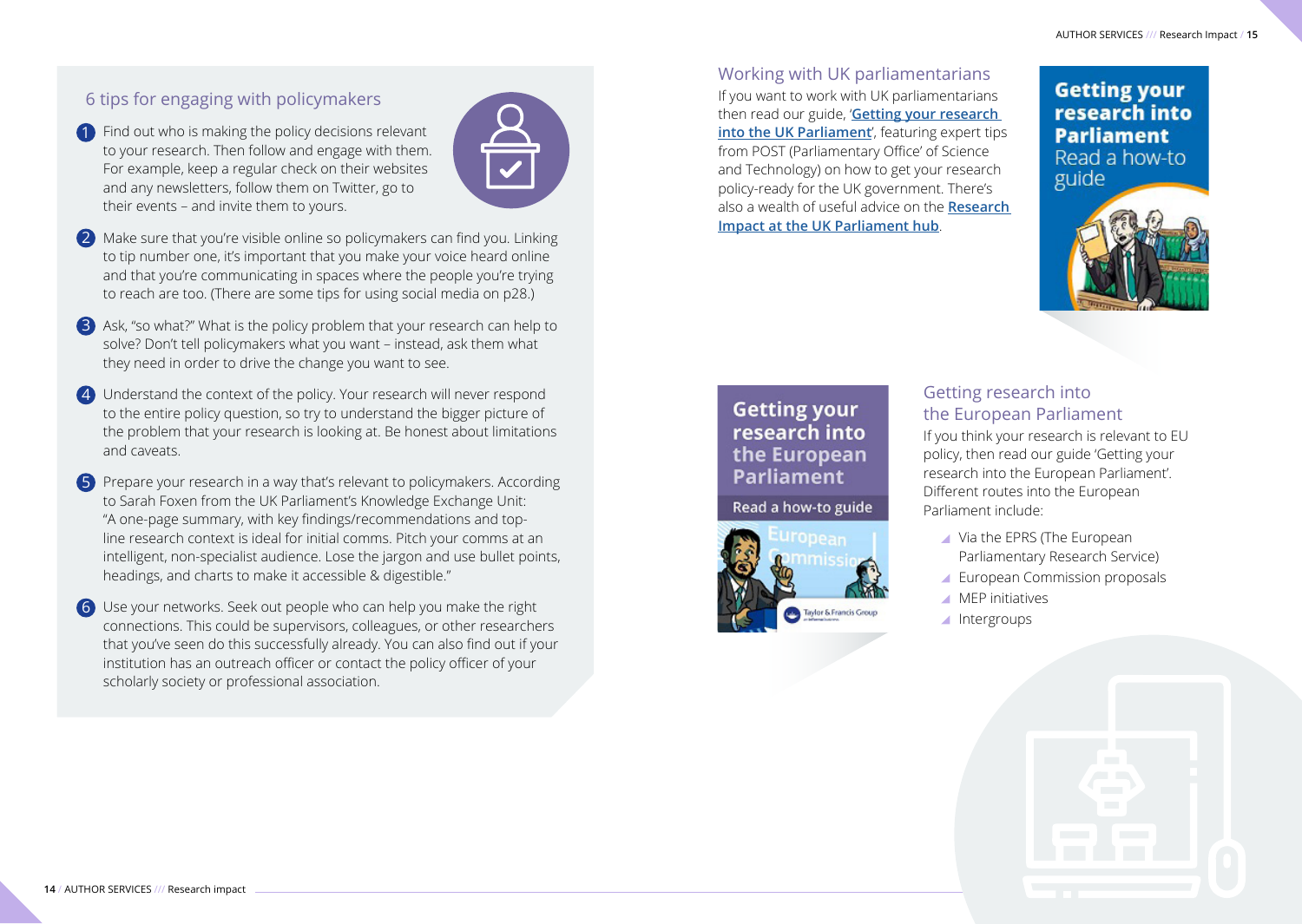# Choosing the right journal to publish in

"The fact that my paper was published under an open access agreement led, I think, to the popularity of the article. Because it could easily be read and sent around, especially in the domain of planning practitioners.<sup>99</sup>

– **Marco te Brömmelstroet,** *Associate Professor in Urban Planning at the University of Amsterdam.* **[Listen to the interview](https://www.howresearchers.com/podcasts/episode-8/)**.

Many factors will influence your decision on the best place to publish your research – in fact, we've written a whole **[guide about choosing the right journal](https://authorservices.taylorandfrancis.com/resources/choosing-journal-ebook/)**. However, when you're thinking about research impact – there are a couple of important factors to bear in mind:

# Your audience

It's important to think about the audience(s) you want to have an impact with. Do they read academic journals? And if so, which ones? Of course, you may be trying to reach people who don't read academic journals, in which case you will need to think about how else you can bring the research to their attention (see our later section on sharing and promoting your research).



#### Publication options – e.g. open access 2

If you're trying to reach audiences like policymakers or practitioners, it could be helpful to consider publishing your research open access. These audiences are less likely to have subscriptions to academic journals and therefore may find it more difficult to access your research in a subscription-only journal. (**[Read more about open access options](https://authorservices.taylorandfrancis.com/publishing-open-access/)**.)

# Writing with research impact in mind

Your research can only make an impact if people can find it. And you can do a lot to help this by thinking about the impact you want to make before and during the writing process for an article. Below we've put together a number of tips to help you make your article as effective as possible.

# Think about the 4 A's: aims, audience, awareness, and articulation

It's important to consider these four areas right at the start of the writing process:

- **Aims**: Identify your aims in other words, in this context consider the impact you want to make. Keep this in mind when writing your paper and use it to guide your writing decisions.
- **Audience**: You need to have a clear idea of your target audience(s) for example, fellow researchers, practitioners, policymakers – so you can tailor your paper to meet their needs and expectations. This might influence your decisions on the type of article you choose to write, the language you use, and which journal you choose to publish in.
- **Awareness**: Familiarizing yourself with existing research, political debates, and current policy issues in the area of your research will help you ground your work in the context of the wider landscape.
- **Articulation**: Plan out a logical structure for your article, so you can develop your ideas clearly and concisely. Consider writing your introduction and conclusion last, once your key points have become clear. (There are more tips on article structure and a step-by-step writing process in our **[Writing your paper guide](https://authorservices.taylorandfrancis.com/resources/writing-paper-ebook/)**.)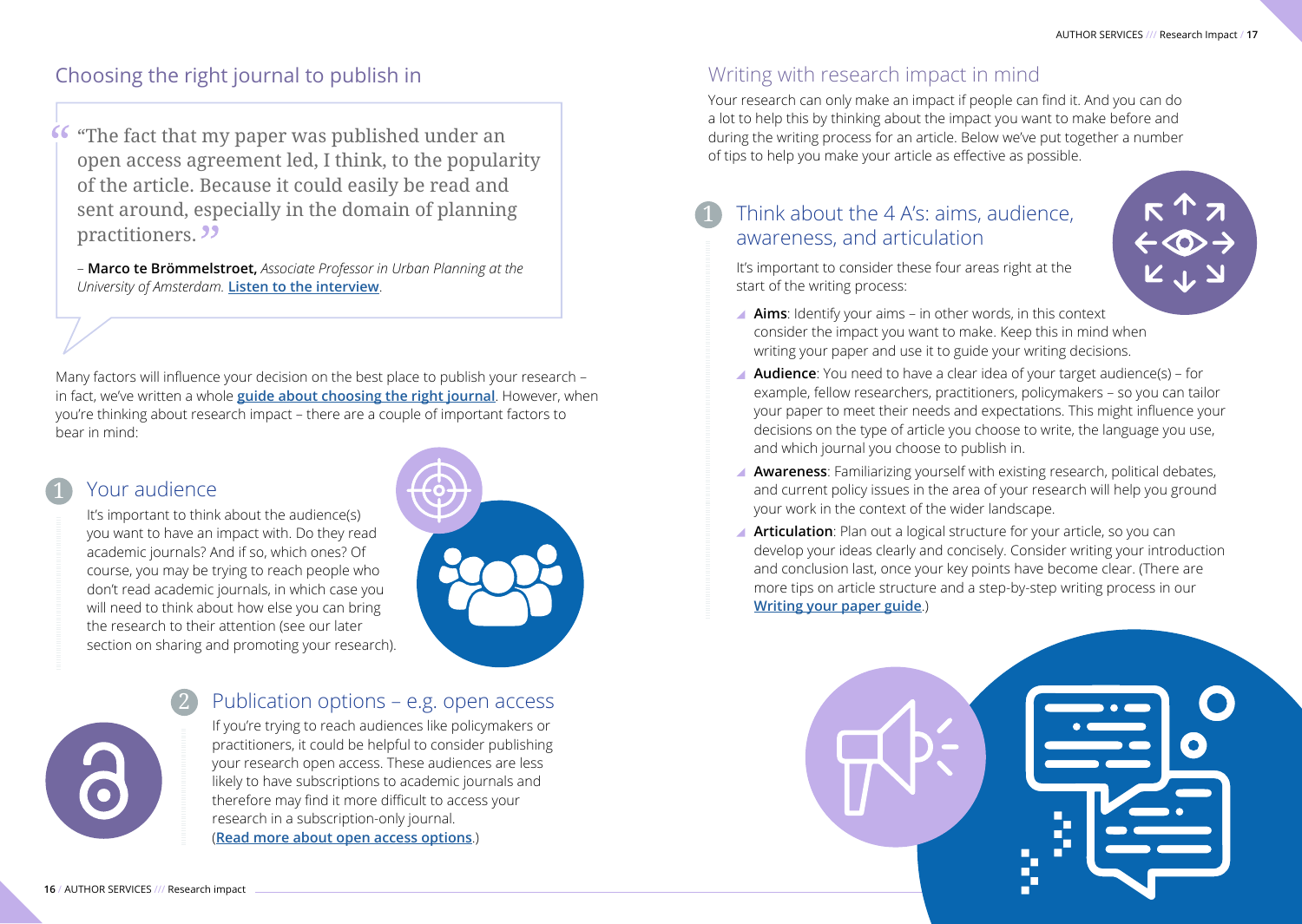#### Choose the right keywords 2

3

Keywords are used to index your article on the journal or publisher's website, as well as on search engines like Google Scholar. These keywords will help others find your article more easily, so it's vital to spend time selecting the right ones.

#### **But how do you choose your keywords with impact in mind?**

- Think about your audience research what words and phrases they most often use to describe what you're writing about. (You could even ask them!)
- ▲ Think about your own article and what keywords are most relevant to the focus of your work.
- Once you've drawn up a shortlist, try searching with them, to ensure the results fit with your article and so you can see how useful they would be to others.
- You can also check and compare specific keywords on Google Trends to see which are the most used.

# Optimize for search engines (and your target audience)

Google, Google Scholar, and other search engines drive a huge amount of traffic to journal articles. You can play a crucial role in optimizing the search results for your article by writing it using the keywords you've already selected based on your audience(s).

In addition, thinking carefully about the language you use will make your article more accessible and appealing to a wider reader base.

Ultimately, these two things will help more people to find, read, and cite your work. So here are our quick tips for both:

#### Create a search engine- and reader-friendly title

It's vital to incorporate your most relevant keywords in your title. This will mean your article is more likely to be included in the results for relevant online searches. Ideally, it should include 1-2 keywords related to your topic and these keywords should be within the first 65 characters of your title.

In addition, try to make your title understandable to readers from outside your field. Don't use jargon or overcomplicate the language. And, where possible, avoid abbreviations, formulae, and numbers.



### Optimize your abstract

To have the maximum impact in search engines, you should aim to place essential findings and keywords in the first two sentences of your abstract. Only the first two sentences normally display in search engine results, so if you make them enticing and keyword relevant, it should induce people to click through and read further.

Aim to repeat your keywords a few times within your abstract. But try to do this naturally, as the purpose of your abstract is to express the key points of your research, clearly and concisely.

Again, think carefully about the language you use in your abstract to make it understandable to readers from outside your field (if they're one of your target audiences). And don't forget to clearly lay out the impact that the research could have.

#### Use keywords throughout your article

For search engine optimization, keywords aren't just important in your title and abstract. You should aim to ensure you use them consistently throughout your article. In particular, if you're able to incorporate keywords into headings, this will help search engines to understand the content and structure of your article.

For full guidance on how to prepare and write an effective research paper, take a look at our **[Writing your paper guide](https://authorservices.taylorandfrancis.com/resources/writing-paper-ebook/)**, which goes into more detail on all the tips mentioned above (and more).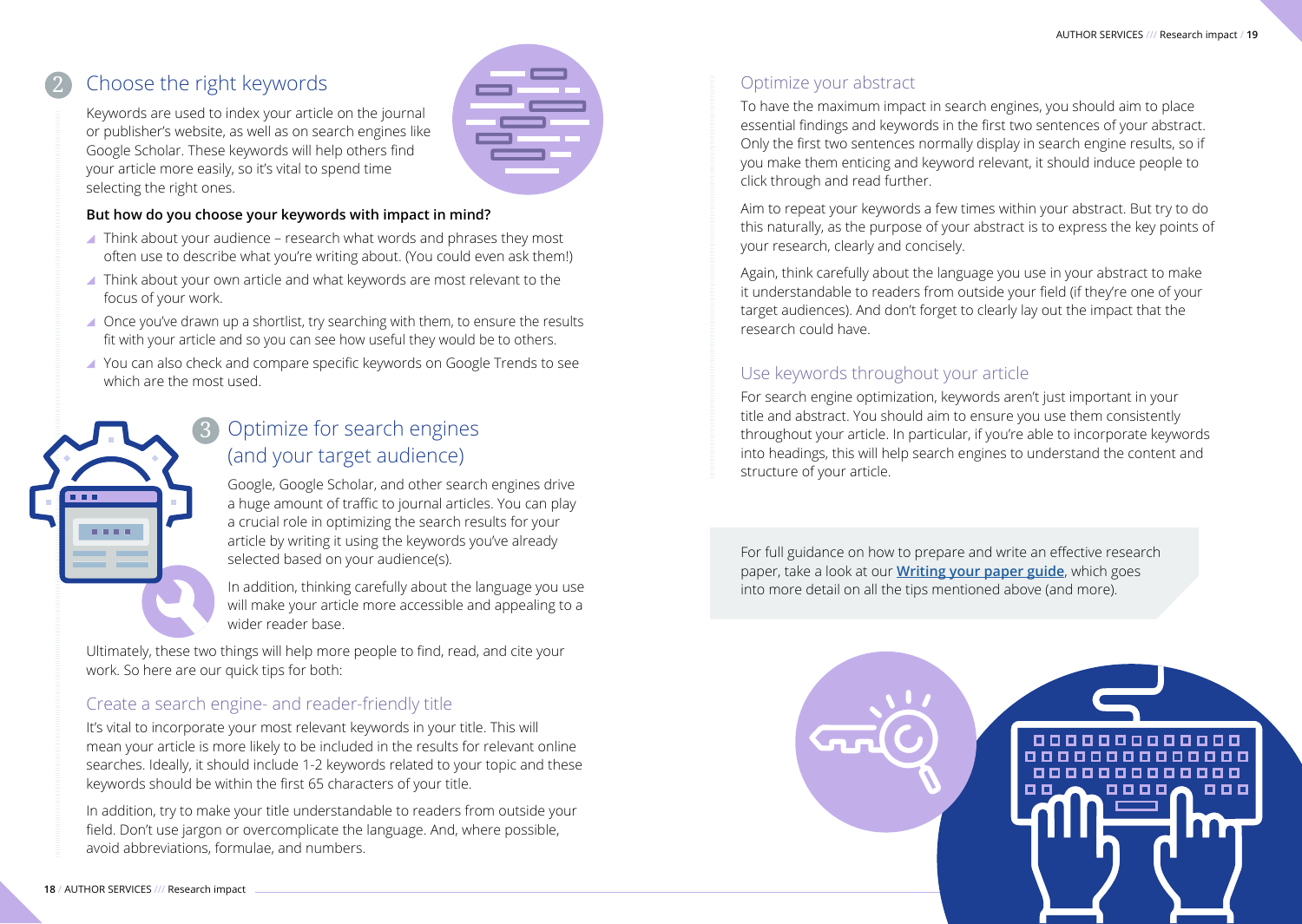# Sharing and promoting your research

Sharing and promoting your research is a vital part of ensuring it has an impact. After all, change can only come from your findings if people know about and understand them. This section covers suggestions for where to share your research and tips for how to do it effectively.



#### Where can you share your research?

There are any number of ways you can share and promote your research, here are some of the key ones:

#### **Presenting at conferences and events (both academic and non-academic)**  Attending and presenting at conferences and events can help raise awareness of your work. As well as our communications tips in the next section, you can also take a look at our **[guide for how to get the most out](https://authorservices.taylorandfrancis.com/academic-conference-tips/)  [of academic conferences](https://authorservices.taylorandfrancis.com/academic-conference-tips/)**, including how to present at conferences for maximum impact.

#### **Press releases and media relations**

Promoting your research through the press is a great way to reach a number of your audiences at once. You can find detailed tips for working with the media on p24.

#### **Social media**

Increasingly researchers are turning to social channels to help share their research. See p28 for advice on using social media effectively.

#### **Writing for specialist non-academic publications**

Does your audience all read a particular niche publication? Think about publishing an article with them to reach the exact people you're targeting.

#### $\blacksquare$  **Join an academic research sharing network**

There's a range of research sharing and networking sites out there that many researchers take advantage of to share their research and raise their profile. A couple of the common ones that you might be familiar with are ResearchGate and Academia.edu. If you have a profile on any of these platforms, then add a link to your articles on your profile. Not sure which version you can post? **[Find out how you can share your work](https://authorservices.taylorandfrancis.com/research-impact/sharing-versions-of-journal-articles/)**.

#### **Create a Google Scholar profile**

Google Scholar is a popular search engine for finding scholarly literature, so adding your articles and publications to your Google Scholar profile can help drive the readership of your

work. Be sure to make your profile 'public' when you create it. **[Here are some](https://libguides.reading.ac.uk/boost/google-scholar-profile)  [useful step-by-step instructions for creating a Google Scholar profile](https://libguides.reading.ac.uk/boost/google-scholar-profile)**.

#### **Write a blog post**

Hone your writing skills by distilling a paper or thought process into a brief, readable blog post (while at the same time driving the impact of your work). Read our **[how-to](https://authorservices.taylorandfrancis.com/research-impact/how-to-write-an-academic-blog-post/)  [guide for writing an academic blog post](https://authorservices.taylorandfrancis.com/research-impact/how-to-write-an-academic-blog-post/)**, including how to structure it and examples.

| <b>TELE</b> |  |
|-------------|--|
|             |  |
|             |  |

#### **Create a video abstract**



A video abstract lets you introduce readers to your article in your own words, telling others why they should read your research. These short videos (three minutes or less) are published online alongside the text abstract when you publish with a Taylor & Francis journal. They're an increasingly popular way of getting others to engage with published research, increasing the visibility of your work. **[Find out more about creating a video abstract](https://authorservices.taylorandfrancis.com/research-impact/creating-a-video-abstract-for-your-research/)**.

#### **Share your eprints**

An eprint is a free, online link to an author's article sent to all authors who publish in a subscription-based Taylor & Francis or Routledge journal as soon as their article is published. (Other publishers provide similar services.) Authors are sent the link via email and can access it at any time from **[Authored Works](https://authorservices.taylorandfrancis.com/research-impact/promote-your-published-article/)**, as well as check how many they've used.

#### **Newsletters**

Are there any popular newsletters in your field – or that are read by your target audience? If so, see whether you can contact the owner to get your research featured.

#### **Include your article in your email signature**

Why not include a link to your research in your email signature, alerting everyone you email to your latest article? Many of the people you contact professionally are likely to be working in the same or similar fields as you. This is a quick and easy way to tell them you're published. (If you've published in one of our journals, you can request a banner to add to your signature

using our **[banner request form](https://authorservices.taylorandfrancis.com/research-impact/promote-your-published-article/)**.)

#### **Update web pages**

Do lots of people browse your institutional and departmental websites? Use this to your advantage by adding links to your papers on your departmental profile page, directing people to your latest research.

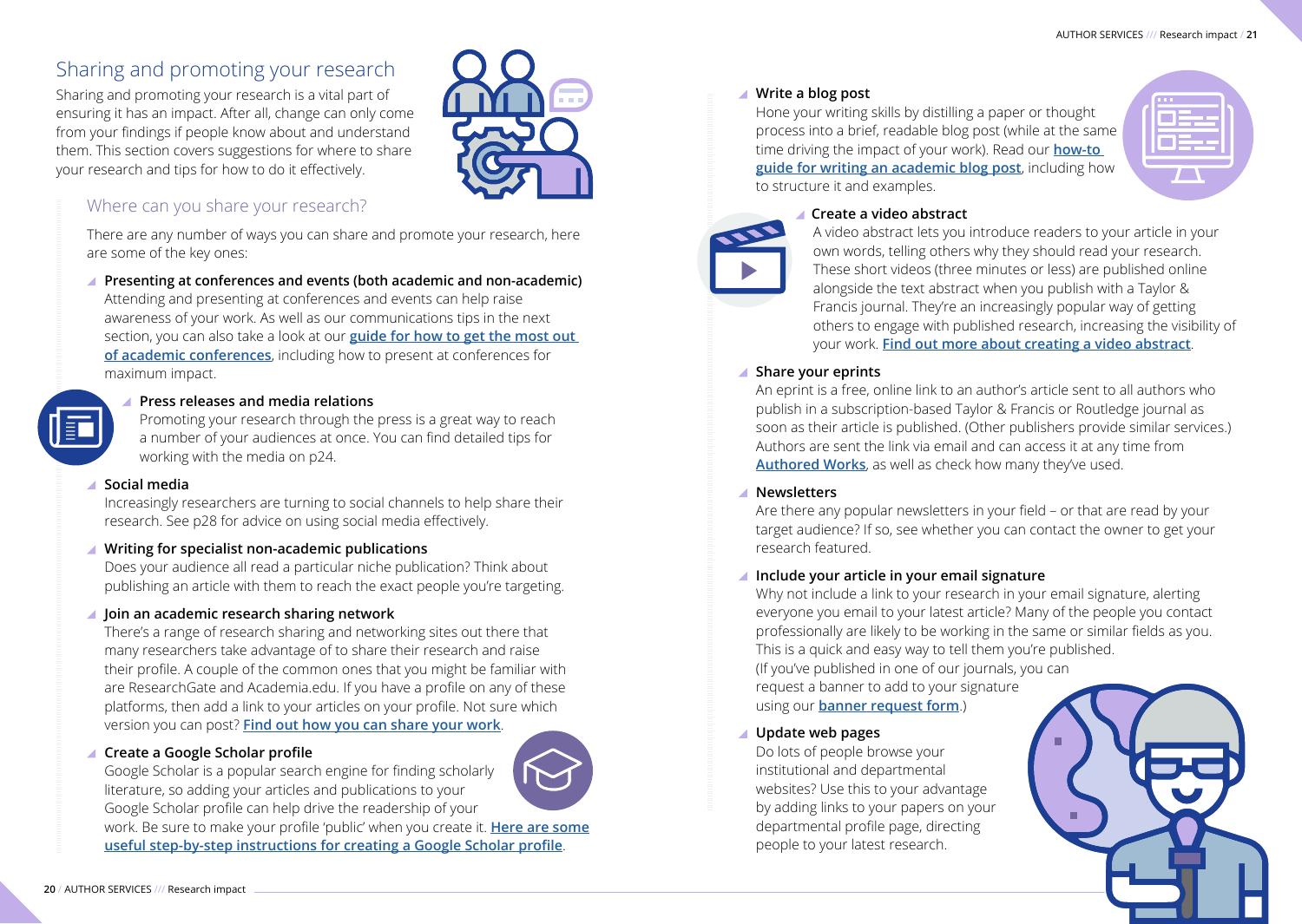#### 4 top communications tips for sharing your research 3

The avenues you choose to communicate your research will depend on who you're trying to reach. But no matter which channel(s) you choose you can follow these tips to make your communications more impactful:

#### **1** Consider your audience

Not only should your audience influence where you choose to promote your research, but it should also influence how you promote it. Are they policymakers? They're probably short on time, so if you're writing something make it short and punchy. Perhaps a short video would be even better. Are you talking to members of the public? You'll need to think about the language you use and whether it's understandable to them.

If you've followed our tips and engaged with key stakeholders from the start of your project, you'll hopefully be aware of what's going to interest them about your research and how they'll want to hear about it. Use what you already know or even talk to people in your target groups to refine your approach.

#### 2 Simplify your language

Even when you're talking about your research to fellow researchers, there's no need to overcomplicate things. No one is ever going to complain if you make something straightforward and enjoyable for them to read or listen to. In fact, they'll undoubtedly thank you for it.

*"Many times, I think, we probably even struggle to articulate to ourselves what our research is actually about. It's easy to get caught up in complex, abstract theories or infinitesimal details of our data. We can then start to lose the bigger picture of what we're actually doing and why."* 

– **[Jamie Khoo](https://authorservices.taylorandfrancis.com/public-engagement-and-initiating-change-in-a-tangible-real-way/)**, 3 Minute Thesis People's Choice Winner 2018

#### **B** Tell a story

Think about the best presentations you've seen or non-academic writing you've read. A common thread running through all of them is likely to be the ability of the author or speaker to tell a good story – one that made you feel something as you were reading or listening.

Storytelling is an art – and one that takes practice. But the key thing to remember is that you always need to consider how to capture your audience's attention first and how to engage them in why what you're saying really matters.

Often this means trying to invoke emotions or perhaps giving them a teaser of what is to come to get them excited. If storytelling is new to you, start with something simple, like telling a personal story about why the research matters to you. What made you want to study it in the first place? What was the research process like? Did anything surprising or unexpected happen during the research? Try to bring your readers or listeners along with you on the journey.

*"I ensured that my three-minute presentation was composed of a story that captivated the listener by taking them on a journey through my research, first introducing them to the background of the disease, raising the research question in the middle, and then using an analogy in different parts of the presentation to deliver the research idea."* 

– **[Nazira Albargothy](https://authorservices.taylorandfrancis.com/3-minutes-to-pitch-your-research/)**, 3 Minute Thesis Winner 2016

#### **Keep learning and keep practicing** 4

Try to find researchers who you think are doing a great job at promoting and communicating their research and then go out of your way to read, watch, or listen to them. If you can identify what it is about their communications that you find compelling, you can then think about how to apply that in your own work.

At the same time, seize as many opportunities as you can to try out your skills. Effective communication really does come with practice. Any opportunity – from writing for your department newsletter to speaking at an event – can help you to refine the way you communicate about your work.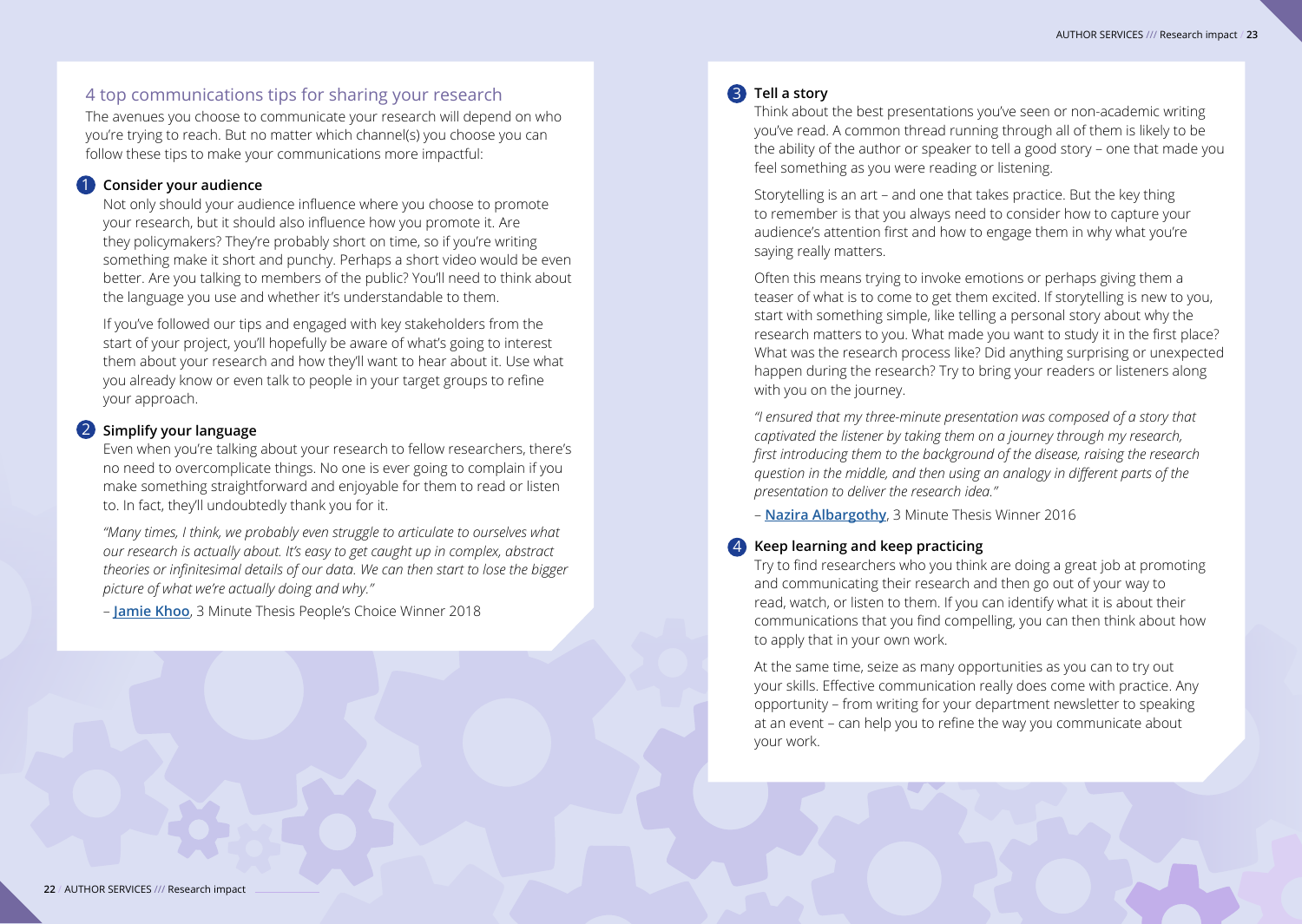# Engaging with the media

Engaging with the media is one of the best ways to raise awareness about your research to a whole range of audiences. But if you've never done it before, it can seem daunting. To help demystify it, we're going to look at the benefits, what research will be of interest to journalists, and our tips for working with the press.

# The potential impact of pitching to the media

Pitching your research to journalists can help to increase awareness and impact. We regularly support authors who publish with us to pitch to the media. Here's what happened to an article our press office worked on…



"My research has implications for daily behavior, but I had no idea how to bring it to the public. Taylor & Francis organized a press release and my research has been covered around the world.

– **Arnold Glass,** *author of [Dividing attention in the classroom reduces](https://bit.ly/2UrBv2V)  [exam performance](https://bit.ly/2UrBv2V). (Educational Psychology 2018)*

## What makes research newsworthy?

Not every research article will appeal to journalists. So before you jump into a pitching process, it's worth considering what makes research newsworthy. To give you an idea of what the media is looking for, we've gathered some of our top-performing media campaigns and explained how they appeal to journalists.

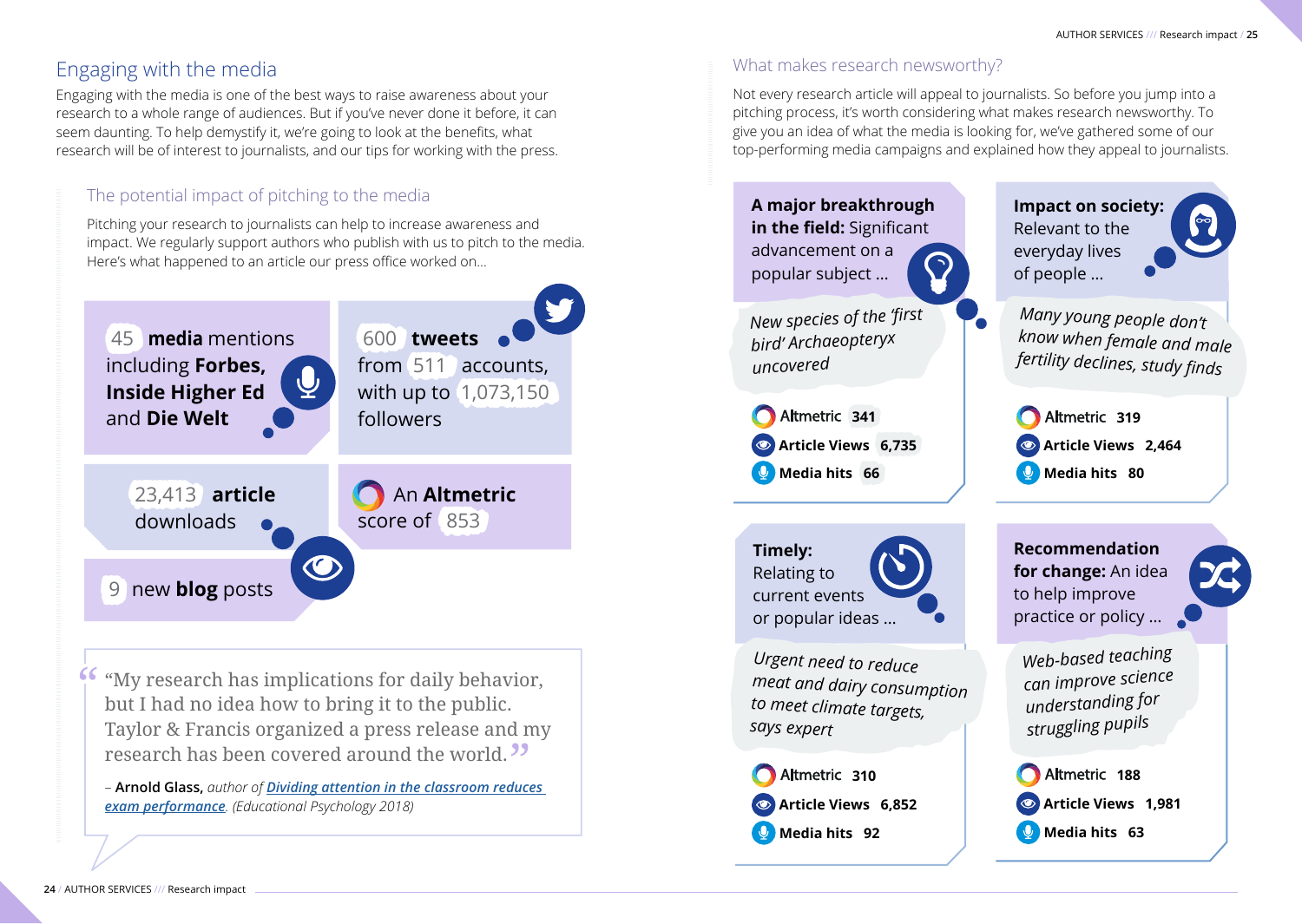#### Top tips for working with journalists

Here are 10 top tips for working with journalists from Fran Abrams, Chief Executive of the Education Media Centre:

#### **1** Take advice

You're not alone. If you're in a university, its press office can help with support, contacts, and media training. Many publishers will also help if you're hoping to promote an article published with them. And there are also organizations (like the Education Media Centre) that help connect academics to good, specialist journalists.

#### **Be strategic** 2

Before you start, think about why you want to publicize your work, and what you want to achieve. Consider timing – approach journalists at a time when you think they're likely to be interested – that is, when it's topical.

#### **Don't expect journalists necessarily to share your agenda** 3

Just because you think something's academically significant, it doesn't mean it'll be a big story – journalists want to be surprised. Remember the maxim that 'dog bites man' isn't news, but 'man bites dog' could be.

#### **Do your research** 4

Listen to the radio, read the papers and websites where you'd like to see your work featured. Then make your pitch relevant to their interests.

#### **5** Try to give journalists some notice

A week is ideal for a daily news outlet; but if you're approaching someone for a longer, more in-depth feature, more time is needed.

#### **Have a clear message; deliver it in plain English** 6

If you're writing a press release or emailing a journalist, use the kind of language you might use when describing your work to a friend – don't use slang, but don't use jargon either.

#### **7** Remember journalists are up against it

If you're approached for a comment, you'll need to respond within a few hours if it's for a daily news outlet. And if you're approaching them, remember they have hundreds of emails every day and very little time. So be short and to the point.

#### **Consider how much time you can devote** 8

Even when you've been interviewed, there's no guarantee anything will appear. It can be frustrating, but it's very worthwhile when it works.

#### **9** Think about your comfort zone

If you're nervous, take small steps. A blog post or some activity on Twitter can be a good place to start. If you're worried about how an aspect of your work might be represented, say so.

#### **10** Remember journalists are human

Most of them want to get it right. If you feel you haven't been treated fairly, take it up politely with the individual journalist first before moving up the chain of command if you really need redress. And don't forget to say 'thank you' if you liked the report.

> For even more information on working with the media, **[take a look at the guide](https://authorservices.taylorandfrancis.com/research-impact/working-with-the-media-to-promote-your-research/)  [on our website](https://authorservices.taylorandfrancis.com/research-impact/working-with-the-media-to-promote-your-research/)**.

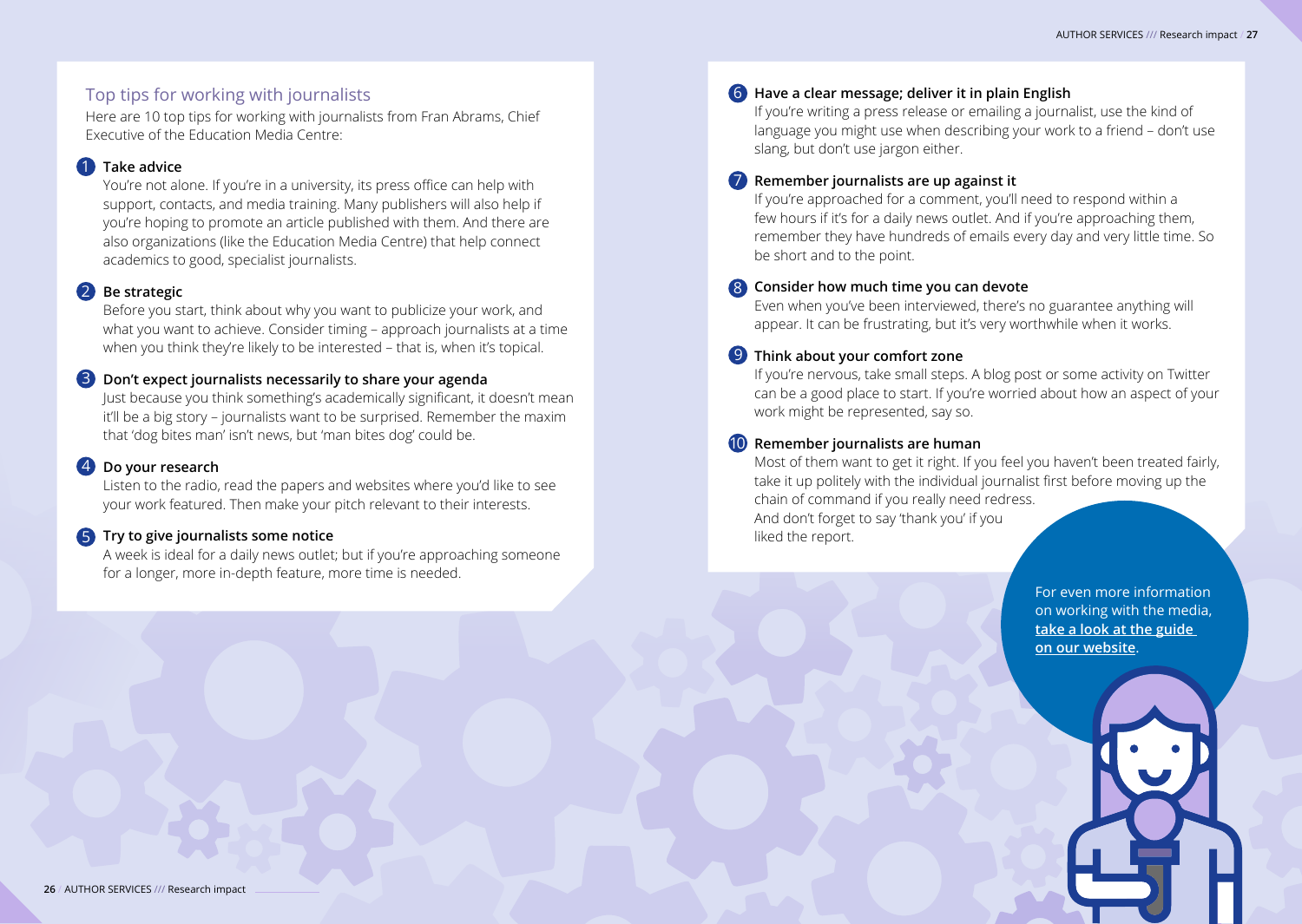#### Tips for using social media

Social media is a powerful tool for sharing your research and connecting with the people who could help it make an impact. Here are some quick tips to help you get the most out of it.

#### **Focus on the channels that matter** 1

As a first step, check to see which social media platform(s) your peers and intended readership are using and engaging with the most – you don't need to be active on all the channels.

#### 2 Connect and engage with the right people

Social media is, well, social. You won't have much success promoting your research on social media unless you take the time to actively connect with and engage with your target audiences. Like, comment on, and share other people's posts. Follow or connect with people who are relevant to you. If you put the effort into building relationships on social media, when you promote your research it can pay dividends – because the people you've engaged with are then far more likely to share your posts.

#### **Be human** 3

You might be there for a purpose – i.e. to promote your work – but you also need to show that you're a human being. Don't just share links to your articles. Talk about your day-to-day research life and things that matter to you outside of work.

#### **Tag people when you share your work** 4

When you announce a new article, make sure you tag co-authors, your publisher (e.g. @tandfonline), funder and institution, and anyone else you think might be interested in your paper. If these accounts share your post, it'll be seen by far more people – and they can only do that if they know it's there (hence the tagging).



#### **Use hashtags** 5

Always include hashtags that your intended audience is using. Do a little research beforehand to find the best ones to use. This will make your post part of a bigger conversation, meaning you can reach an even wider audience for your research. If you're attending a conference use the conference hashtag (e.g. #ScholarlySummit) to discuss ideas raised during the conference, as well as to make connections during and afterward.

#### **Use images, graphics, gifs, or video** 6

Consider including a relevant and engaging image, gif, or video, as this can make posts more appealing and encourage people to read and click. Also, make sure the image is copyright free before using it, or ensure you get permission to use it from the copyright owner.

#### **7** Simplify your language (again!)

We've said this now in a few places, but on social media, it's important to avoid technical jargon. While it's not easy to do, you'll need to translate your research into one or two sentences that non-experts can understand.

For more on using social media, take a look at our **[guide](https://authorservices.taylorandfrancis.com/research-impact/a-guide-to-twitter-for-researchers/)  [to Twitter for](https://authorservices.taylorandfrancis.com/research-impact/a-guide-to-twitter-for-researchers/)  [researchers](https://authorservices.taylorandfrancis.com/research-impact/a-guide-to-twitter-for-researchers/)**.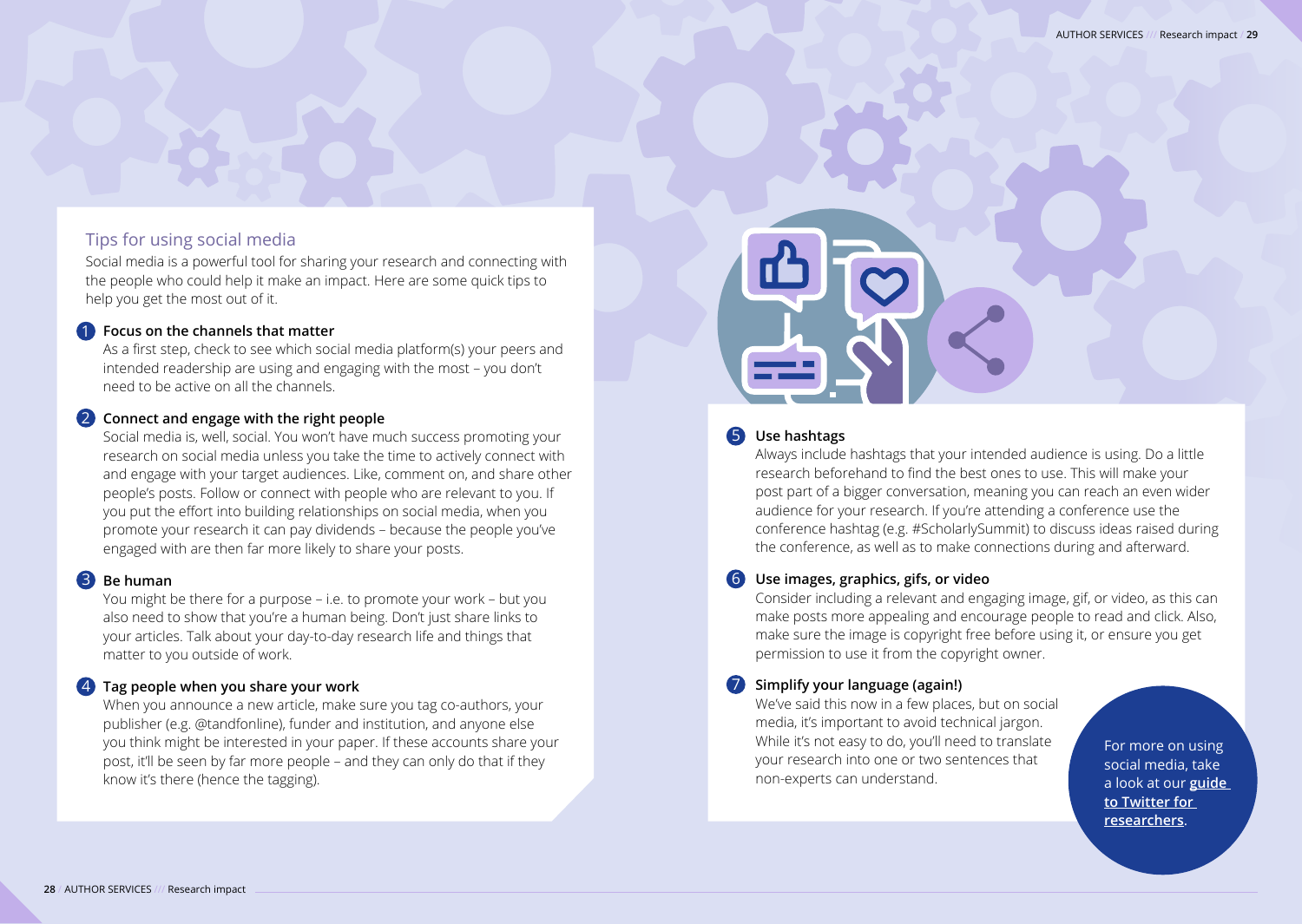# / HOW TO MEASURE RESEARCH IMPACT

As a researcher, you'll be used to gathering facts and evidence to back up the claims you make in your work. The same is likely to be true of the work you put into improving the impact of your research.

However, measuring impact purely quantitatively can be challenging, depending on the type of impact you're trying to achieve. While there are a number of useful metrics (which we'll run through below) that can help you to judge the impact of your research, you should also think about whether you want to consider qualitative measures too.

For example, you could create some in-depth case studies with your target audience groups about how the research has influenced them or their behavior.

# Useful metrics for judging the impact of your research

#### Article-level metrics

Each individual article you publish will accrue data that will help you judge the impact of your work. Useful measures for you to take into account include:

- Article views
- Citations **B** Full Article **Exercise** Figures & data **Exercerces C** Supplemental **GC** Citations **Altmetric Attention** Score **Article Metrics** Views Citations Altmetric 9609 265 h of Scien olicy docum vitter (1826) 188 arahook (82) ddit  $(2)$  $non<sub>1</sub>$ 208 Mendeley (2084

#### A closer look at the Altmetric Attention Score

Altmetric Attention Scores can help you build your online presence, demonstrate the broader impact of your work, and increase the chances of receiving grant funding. They enable you to see the attention your articles are getting from non-academic sources, including:

- Mainstream and social media
- ▲ Online reference managers

▲ Wikipedia

- ▲ Public policy documents
- Patents

You can use Altmetric to explore the conversations occurring around your work and understand the impact it is having beyond the academic world.

**[Read more about article-level metrics,](https://authorservices.taylorandfrancis.com/research-impact/how-to-measure-research-impact/)  [including the Altmetric Attention Score.](https://authorservices.taylorandfrancis.com/research-impact/how-to-measure-research-impact/)**



#### Journal-level metrics

Your work contributes to – and can benefit from – the impact potential of the journal you publish in. The impact profile of a journal might be an important consideration for you when choosing where to publish.

Our **[extensive guide to journal-level metrics](https://authorservices.taylorandfrancis.com/publishing-your-research/choosing-a-journal/journal-metrics/)**

will help you to learn more about these metrics, including weighing up the pros and cons.

# / WHERE TO NEXT?

Found this guide helpful? Why not take a look at our other researcher guides to help you with everything from choosing a journal to publish in, to writing a compelling research paper:

[> Choosing the right journal for your research](https://authorservices.taylorandfrancis.com/resources/choosing-journal-ebook/) [> Writing your paper](https://authorservices.taylorandfrancis.com/resources/writing-paper-ebook/) [> Article submission and peer review](https://authorservices.taylorandfrancis.com/resources/submission-peer-review-ebook/)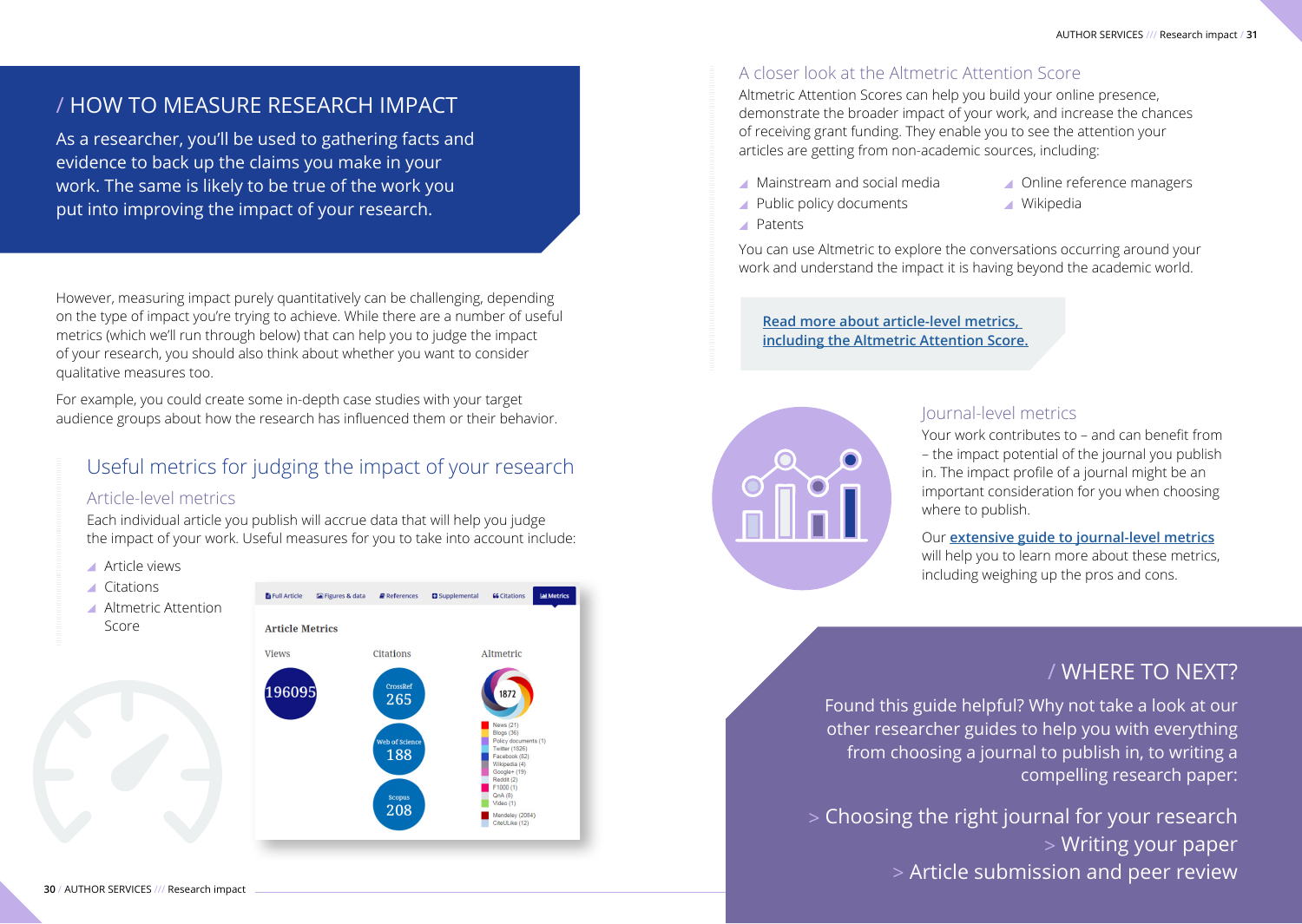# / GLOSSARY

| Term                                                        | Definition                                                                                                                                                                                                                                                                             |  |
|-------------------------------------------------------------|----------------------------------------------------------------------------------------------------------------------------------------------------------------------------------------------------------------------------------------------------------------------------------------|--|
| Academia.edu                                                | An American commercial social networking website for academics.                                                                                                                                                                                                                        |  |
| academic impact                                             | The impact research makes in academia, for example advancing and developing<br>understanding, methods, and theory within the field or across disciplines.                                                                                                                              |  |
| <b>Altmetric Attention</b><br>Score                         | The Altmetric Attention Score is a weighted count of all of the online attention<br>Altmetric have found for an individual research output. This includes mentions<br>in public policy documents and references in Wikipedia, the mainstream news,<br>social networks, blogs and more. |  |
| cultural or societal<br>impact                              | The impact research can have on people, culture, and society. There are some<br>great examples and case studies of this, on the UKRI website.                                                                                                                                          |  |
| economic impact                                             | Impact on businesses and economic growth or development.                                                                                                                                                                                                                               |  |
| <b>Education Media Centre</b>                               | The EMC is the UK `s first independent charity dedicated to raising public and<br>media awareness of research and evidence behind the education stories in the<br>news.                                                                                                                |  |
| environmental impact                                        | Impact on the environment - for example, research on climate change.                                                                                                                                                                                                                   |  |
| eprint                                                      | A free, online link to an author's article sent to all authors who publish in a<br>subscription-based Taylor & Francis or Routledge journal                                                                                                                                            |  |
| <b>European Commission</b>                                  | The executive branch of the European Union (EU), responsible for proposing<br>legislation, implementing decisions, upholding the EU treaties and managing the<br>day-to-day business of the EU.                                                                                        |  |
| European Parliamentary<br><b>Research Service</b>           | The in-house research department and think tank of the European Parliament.                                                                                                                                                                                                            |  |
| Google Scholar                                              | A publicly available search engine, providing a simple way to broadly search for<br>scholarly literature, including articles, theses, books, and abstracts.                                                                                                                            |  |
| Google Trends                                               | Google Trends is a website by Google that analyzes the popularity of top search<br>queries in Google Search across various regions and languages.                                                                                                                                      |  |
| health and wellbeing<br>impact                              | Impact such as in the development of new drugs or influencing change in<br>medical practice.                                                                                                                                                                                           |  |
| Intergroups                                                 | Groups formed of Members of the European Parliament from any political<br>group and any committee, with a view to holding informal exchanges of views on<br>particular subjects and promoting contact between Members and civil society.                                               |  |
| keywords                                                    | Keywords are ideas and topics that define what your content is about. In terms<br>of SEO, they're the words and phrases that searchers enter into search engines<br>to find the content they're looking for.                                                                           |  |
| <b>MEP</b>                                                  | Member of the European Parliament                                                                                                                                                                                                                                                      |  |
| open access                                                 | Choosing to publish your research open access (OA) makes it freely and<br>permanently available online. Anyone, anywhere can read and build upon it.                                                                                                                                   |  |
| policy impact                                               | The impact of research on policy formulation, for example using research as<br>evidence to influence government decisions.                                                                                                                                                             |  |
| POST (Parliamentary<br>Office of Science and<br>Technology) | The Parliamentary Office of Science and Technology is the Parliament of the<br>United Kingdom's in-house source of independent, balanced and accessible<br>analysis of public policy issues related to science and technology.                                                         |  |

|  | Term                                   | Definition                                                                                                                                                                               |  |
|--|----------------------------------------|------------------------------------------------------------------------------------------------------------------------------------------------------------------------------------------|--|
|  | press release                          | A press release is an official statement delivered to members of the news media<br>for the purpose of providing information, an official statement, or making an<br>announcement.        |  |
|  | Research Excellence<br>Framework (REF) | The REF is the UK's system for assessing the quality of research in UK higher<br>education institutions. It first took place in 2014. The next exercise will be<br>conducted in 2021.    |  |
|  | ResearchGate                           | A European commercial social networking site for scientists and researchers to<br>share papers, ask and answer questions, and find collaborators.                                        |  |
|  | <b>SFO</b>                             | Search Engine Optimization (in relation to research articles) is the process of<br>optimizing a paper so that it can easily be found on search engines like Google<br>or Google Scholar. |  |
|  | <b>STEM</b>                            | Science, Technology, Engineering, and Mathematics                                                                                                                                        |  |